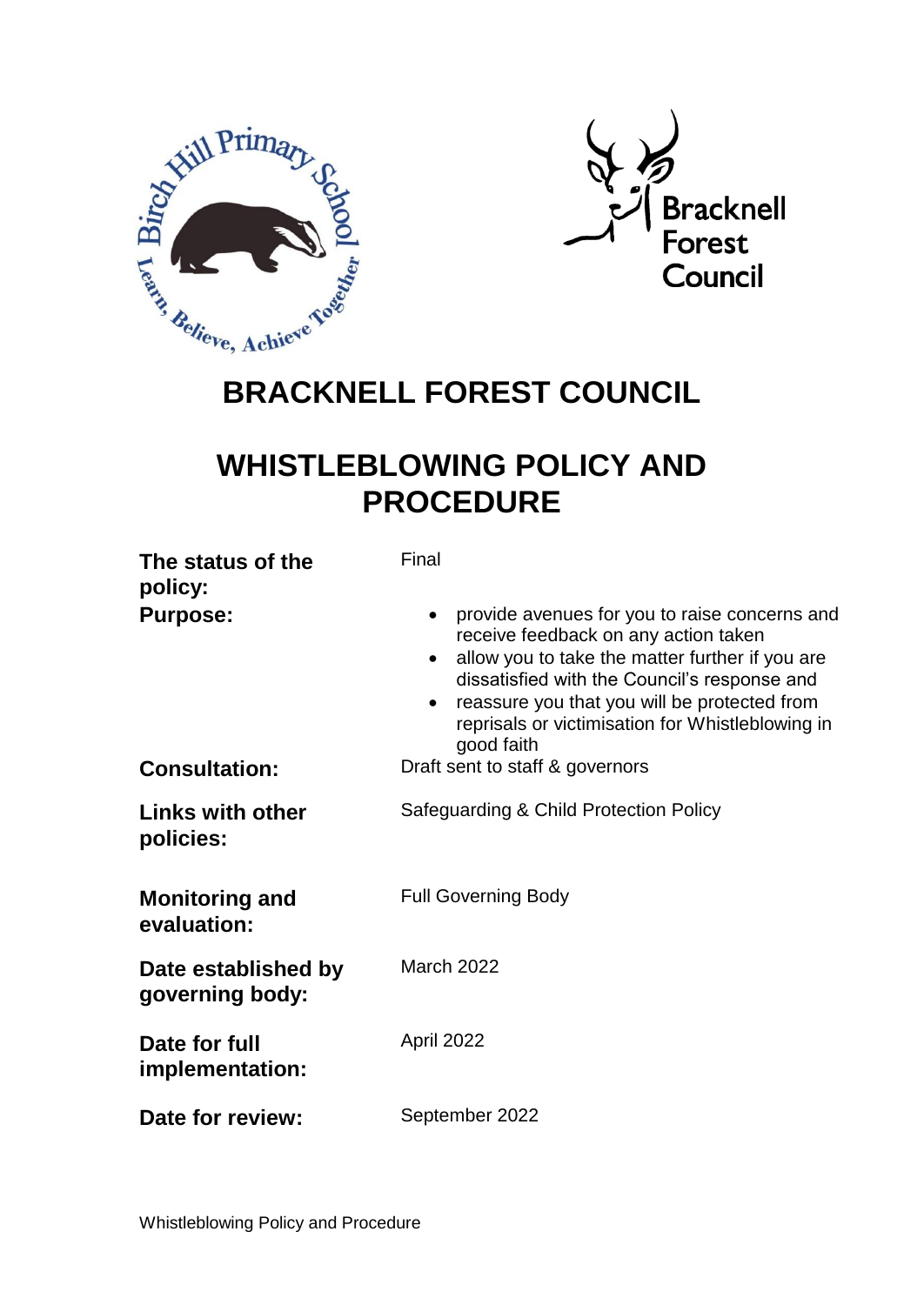| Version            | V6             |
|--------------------|----------------|
| <b>Review Date</b> | September 2022 |

## **CONTENTS**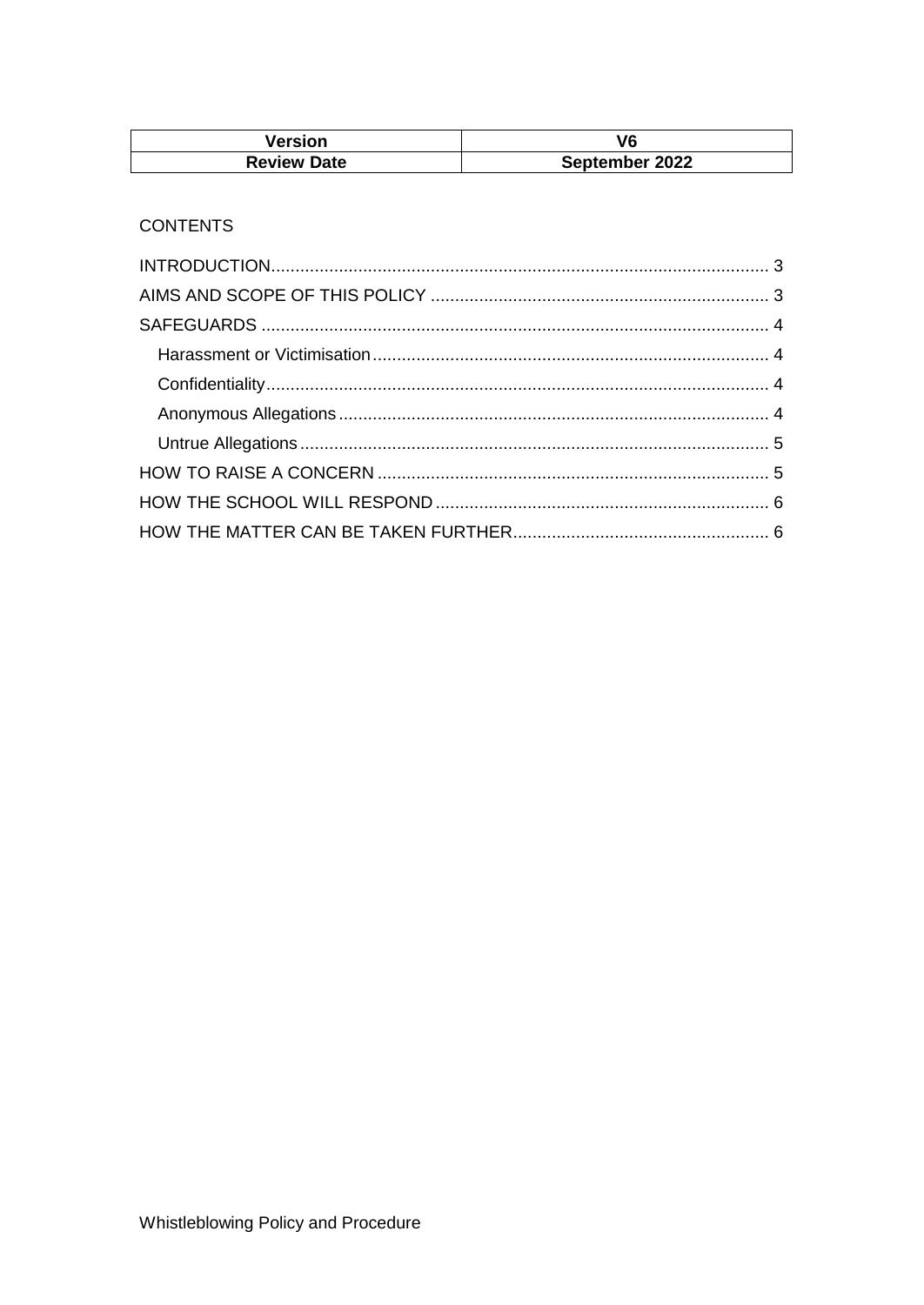#### **SCHOOL WHISTLEBLOWING POLICY AND PROCEDURE**

#### <span id="page-2-0"></span>**INTRODUCTION**

The school is committed to the highest possible standards of openness, probity and accountability. In line with that commitment we encourage employees and others with serious concerns about any aspect of the school's work falling within paragraph 2.3 to come forward and voice those concerns if such concerns ("Whistle blowing") are in the public interest.

Such concerns will not be in the public interest if it is of a personal nature for example, if it relates to an individual's grievance, or concerns about a persons terms and conditions of his employment or work with the school.

Employees are often the first to realise that there may be something seriously wrong within a school. However, they may not feel able to express their concerns because they believe that speaking up would be disloyal to their colleagues or to the school. They may also fear harassment or victimisation. In these circumstances, it may be easier to ignore the concern rather than report what may just be a suspicion of malpractice.

Although in most cases staff with concerns should share those concerns with their immediate manager, it is recognised that certain cases will have to proceed on a confidential basis. This policy document makes it clear that staff can do so without fear of reprisals. This Whistleblowing Policy and Procedure is intended to encourage and enable those to whom the procedure is available to raise serious concerns within the school rather than overlooking a problem or blowing the whistle outside. The procedure is available to: -

Employees (and agency employees working for the school)

Casual workers

Organisations providing goods and services to the school, or carrying out works for the school and their staff

The chair of governors has overall responsibility for the maintenance and operation of this policy.

The school processes any personal data collected during this process in accordance with its data protection policy. Further details can be found in the Privacy Notice on the school's website. Any data collected is held securely and accessed by, and disclosed to, individuals only for the purposes of managing this process.

#### <span id="page-2-1"></span>**AIMS AND SCOPE OF THIS POLICY**

This policy aims to

- provide avenues for you to raise concerns and receive feedback on any action taken
- allow you to take the matter further if you are dissatisfied with the school's response and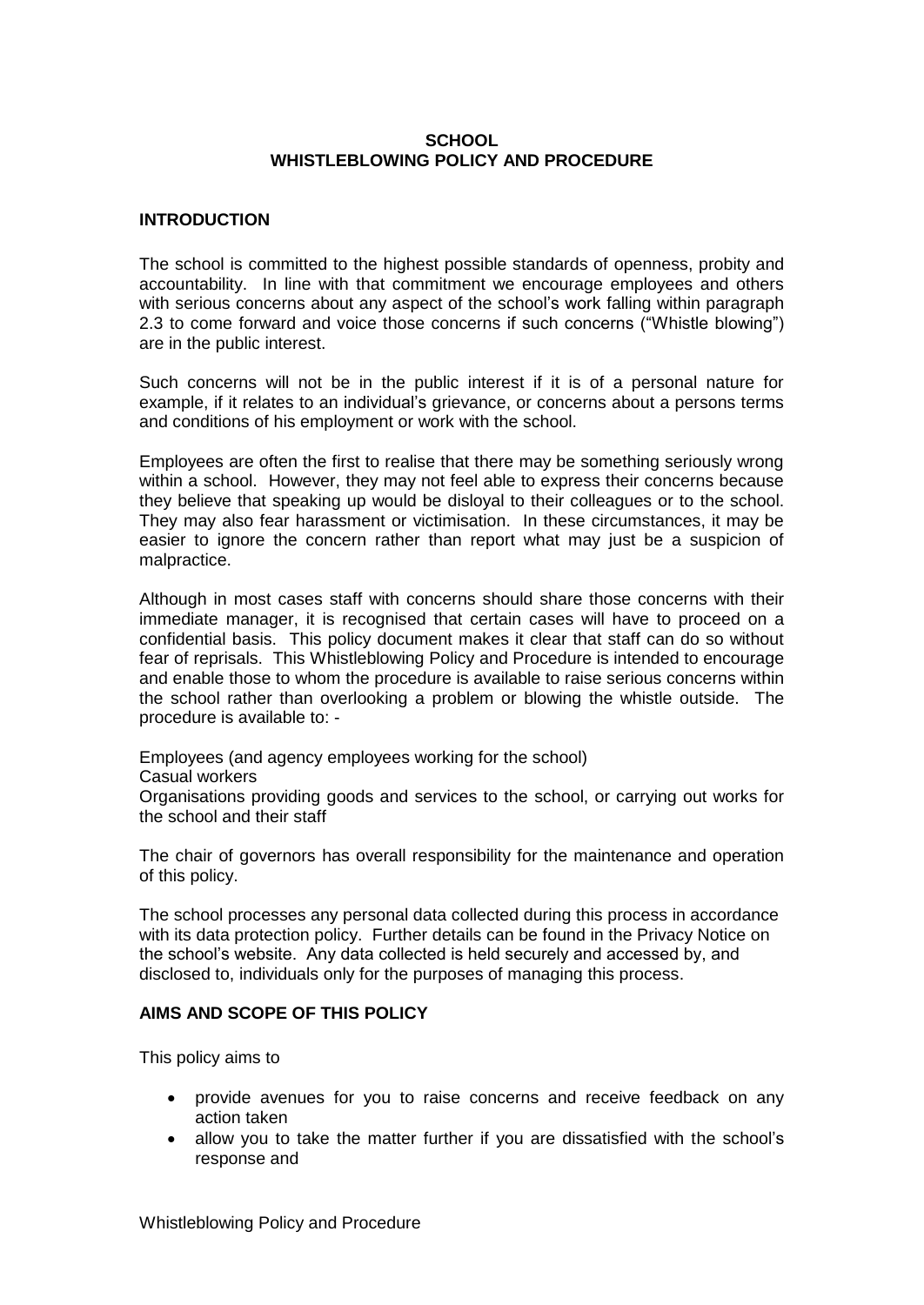reassure you that you will be protected from reprisals or victimisation for whistleblowing in good faith

For employees of the school, there are existing procedures in place to enable you to lodge a grievance relating to your own employment. This whistleblowing policy is intended to cover concerns that fall outside the scope of those procedures.

That concern may be about something that:

- is unlawful; or is against the school's financial regulations
- falls below established standards
- amounts to impropriety (for example, where a decision is proposed to be taken based on personal friendship rather than on merit)
- places the health or safety of any person at risk
- has damaged the environment or is or will be likely to damage the environment
- shows that a matter concerning any of the above has been is or is likely to be deliberately concealed (i.e. that there is, has been or will be a "cover up")

Examples of the types of concern which may legitimately fall within the scope of this Whistleblowing Procedure, are: -

- the incurring of expenditure without proper authorisation from the school / governing body
- a decision being made (e.g. appointment to a post or award of a contract) based on personal or business friendship rather than on merit
- the award of a school contract in breach of procurement processes
- the activities of a school contractor causing damage to the environment

#### <span id="page-3-0"></span>**SAFEGUARDS**

#### <span id="page-3-1"></span>**Harassment or Victimisation**

The school recognises that the decision to report a concern can be a difficult one to make, not least, because of the fear of reprisal from those responsible for the alleged malpractice. The school will not tolerate harassment or victimisation and will act to protect you when you raise a concern in good faith. This does not mean that if you are already the subject of disciplinary or redundancy procedures that those procedures will be halted as a result of your whistleblowing.

#### <span id="page-3-2"></span>**Confidentiality**

The school will do its best to protect your identity when you raise a concern and do not want your name to be disclosed. It should be appreciated that if an investigation is conducted as a result of whistleblowing, the investigation may reveal the source of the information and a statement by you may be required as part of the evidence.

#### <span id="page-3-3"></span>**Anonymous Allegations**

The school encourages you to put your name to your allegation. Concerns expressed anonymously are much less powerful, but they may be considered at the discretion of the headteacher / chair of governors. In exercising the discretion, the factors to be considered will include: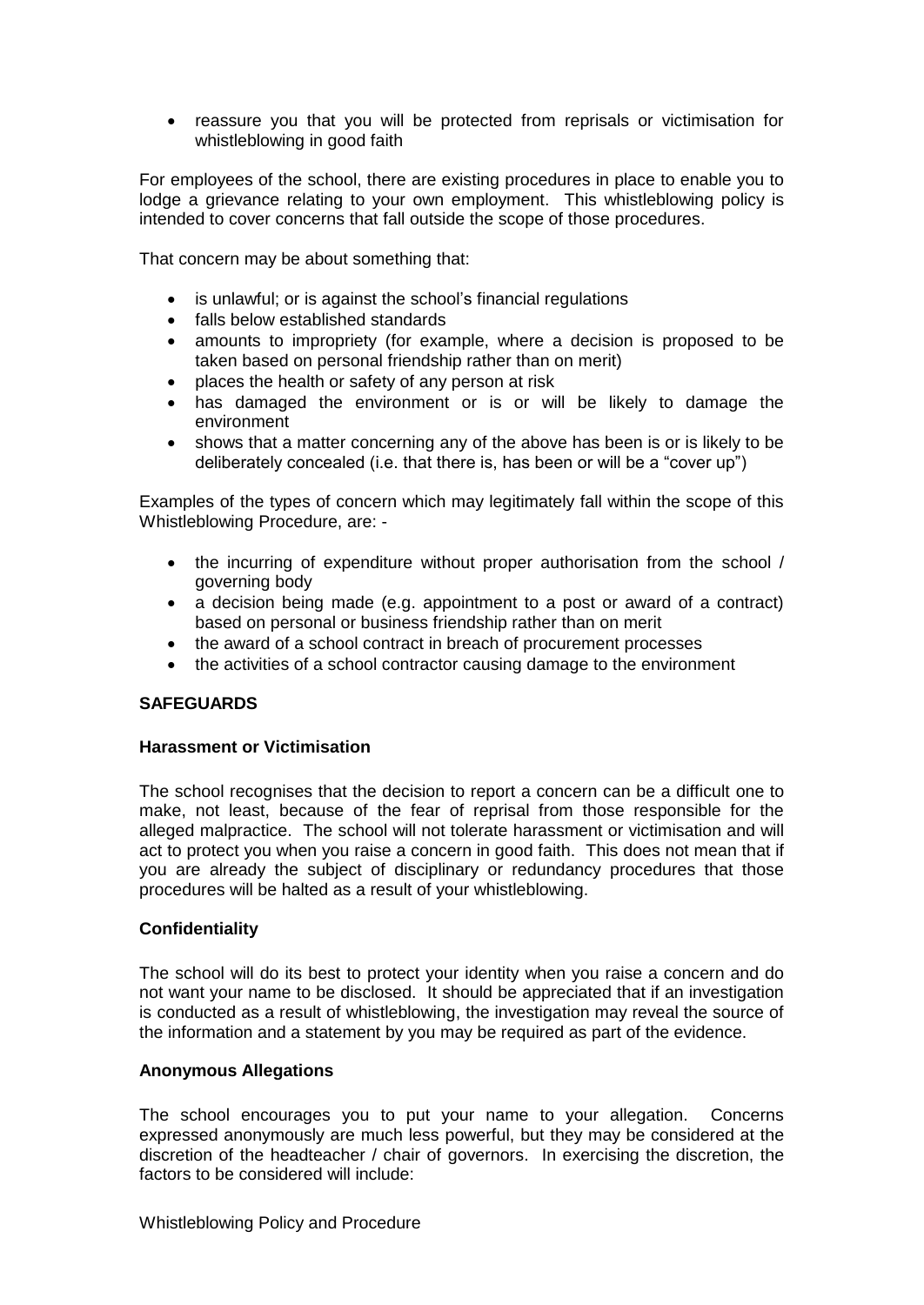- the seriousness of the issues raised
- the credibility of the concern; and
- the likelihood of confirming the allegation from attributable sources

Allegations which do not appear to be motivated by personal animosity and which, if true, would have serious implications for the school are more likely to be considered, even though made anonymously.

#### <span id="page-4-0"></span>**Untrue Allegations**

If you make an allegation in good faith, but it is not confirmed by the investigation, no action will be taken against you. If, however, you make malicious or vexatious allegations, disciplinary action may be taken against you.

#### <span id="page-4-1"></span>**HOW TO RAISE A CONCERN**

As a first step, you should normally raise concerns with your immediate line manager. The line manager should inform the headteacher of the disclosure and an appropriate course of action will be agreed. If this is not a suitable option (for example because the issue may implicate the line manager) the concern should be raised directly with the headteacher.

If an employee's concern is about the headteacher, this should be raised with the chair of governors.

Matters should be dealt with internally. if you do not feel able to raise them internally, or if they have been raised internally but have not been addressed you can contact the local authority, to seek guidance on how to proceed.

Concerns are better raised in writing. If the concern is expressed in writing you should set out the background and history of the concern, giving names, dates and places (if known) to help establish the truth of the complaint, and the reason why you are particularly concerned about the situation.

In order to ensure the confidentiality of your expression of concern it is suggested that you send your letter in a sealed envelope addressed to the line manager/ headteacher/chair of governors and clearly mark it "Strictly Private and Confidential - To be opened by Addressee Only". You need not sign or give your name although, as advised on page 2, in the section titled "Anonymous Allegations", if you do not do so the headteacher / chair of governors may exercise his/her discretion not to investigate an anonymous complaint.

It is a serious disciplinary offence for any person to seek to prevent a communication of concern reaching the headteacher / chair of governors or to impede any investigation which he/she or anyone on his/her behalf may make.

The earlier you express the concern, the easier it is to act.

Although you are not expected to prove the truth of an allegation, you will need to demonstrate there are enough grounds for your concern.

You may invite your trade union or professional association or a third party to raise a matter on your behalf.

Whistleblowing Policy and Procedure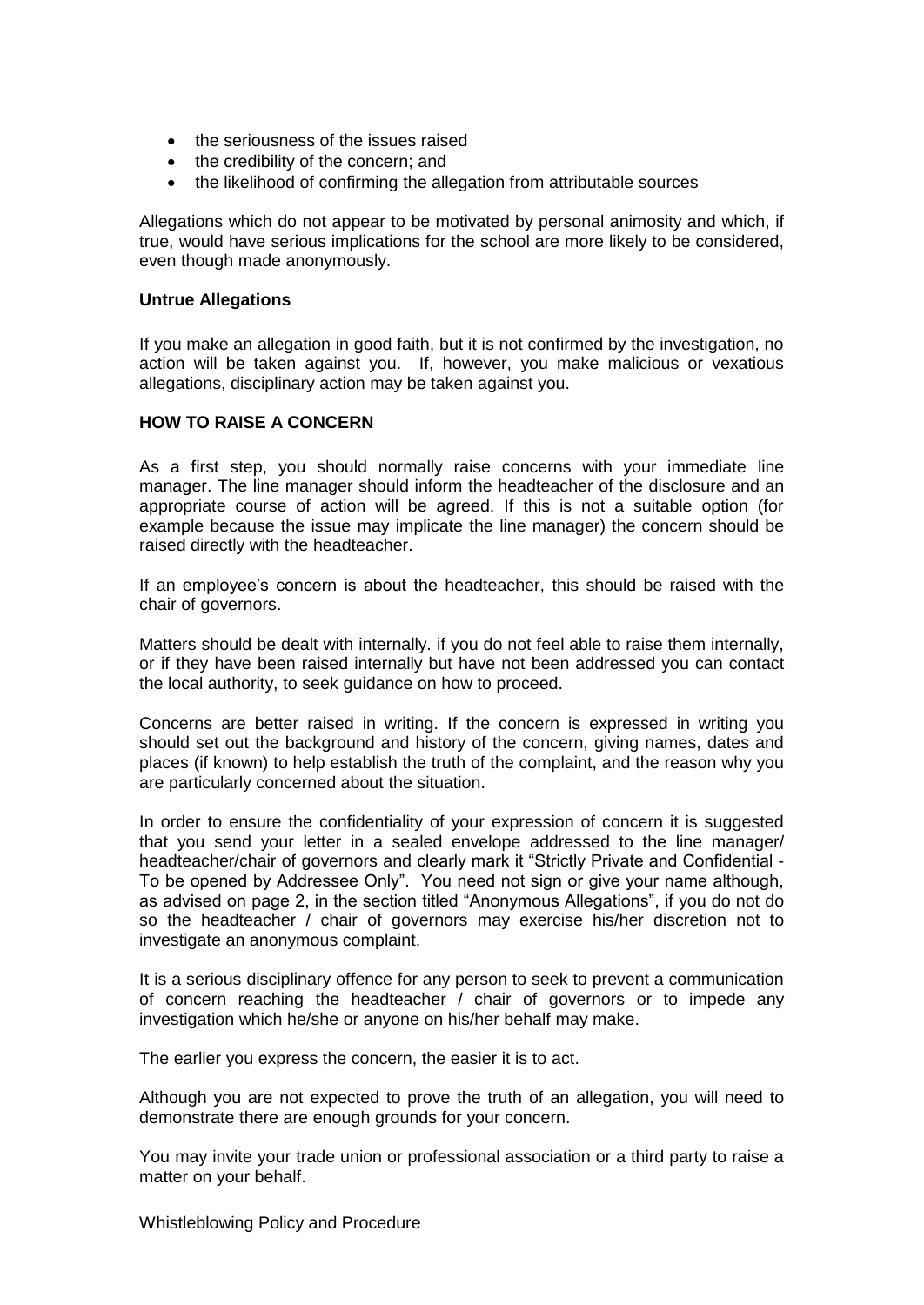### <span id="page-5-0"></span>**HOW THE SCHOOL WILL RESPOND**

The action taken by the school will depend on the nature of the concern. The matters raised may:

- be investigated internally
- be referred to the Police
- be referred to the external Auditor; and/or
- form the subject of an independent inquiry

In order to protect individuals and the school, initial enquiries will be made to decide whether an investigation is appropriate and, if so, what form it should take. Concerns or allegations which fall within the scope of specific procedures (for example, child protection or discrimination issues) will normally be referred for consideration under those procedures.

Some concerns may be resolved by agreed action without the need for investigation.

The headteacher / chair of governors will write to you, wherever reasonably practicable or within ten working days of the concern being received:

- acknowledging that the concern has been received
- advising whether the matter is to be investigated further and if so what the nature of the investigation will be
- giving an estimate of how long the school will take to provide a final response
- telling you whether any initial enquiries have been made, and
- telling you whether further investigations will take place, and if not, why not

The amount of contact between the people considering the issues and you will depend on the nature of the matters raised, the potential difficulties involved, and the clarity of the information provided. If necessary, further information will be sought from you.

When any meeting is arranged, you have the right, if you so wish, to be accompanied by a Union or professional association representative or a work colleague who is not involved in the area of work to which the concern relates.

If you should become involved in further investigations or procedures (e.g. disciplinary proceedings or a criminal trial) as a result of using the Whistleblowing Procedure, the school will give you every proper support and assistance. The school is concerned to ensure that no one using the Whistleblowing Procedure is disadvantaged or unfairly treated.

The school accepts that you need to be assured that the matter has been properly addressed. Thus, subject to legal constraints, you will receive information about the outcomes of any investigations.

#### <span id="page-5-1"></span>**HOW THE MATTER CAN BE TAKEN FURTHER**

This policy is intended to provide you with an avenue to raise concerns **within** the school. The school hopes you will be satisfied that the Whistleblowing Procedure is a satisfactory way of dealing with concerns. If you are not, and if you feel it is right to take the matter outside the school, the following are possible contact points: -